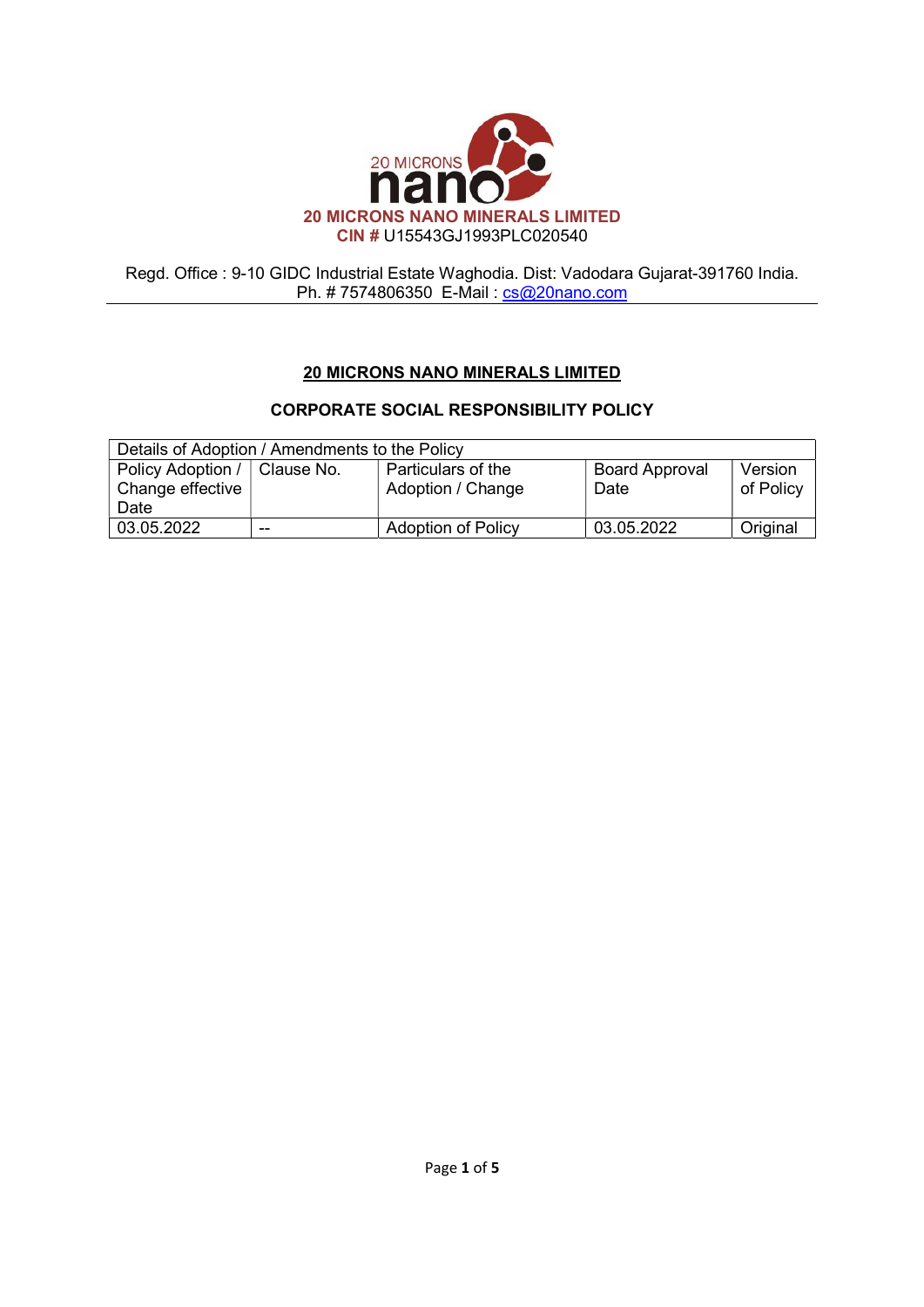

# 1. Objective:

The objective of Corporate Social Responsibility Policy ('CSR Policy' or 'Policy' as the context may require) is to lay down guidelines for undertaking Corporate Social Responsibility ('CSR') activities by 20 Microns Nano Minerals Limited ('20M Nano' or 'the Company'). This Policy is formulated in compliance with the requirements of Section 135 of the Companies Act, 2013 read with rules framed thereunder.

# 2. Philosophy of 20M NANO on CSR:

CSR is not a new term for 20 Microns Group. It has been proactively carrying out CSR activities since more than Fifteen years. It has established 20 Microns Foundation in 2001 for the earthquake affected people. Post-earthquake rehabilitation, continuing the CSR, company thought to focus its activities on a very commonly spread health disease i.e. Diabetes.

# 3. General:

The Board of Directors (the "Board") of the Company has adopted this Policy at their meeting held on 03rd May, 2022. Any term(s) not defined in the Policy shall have the same meaning as assigned to such term(s) in the Companies Act, 2013 or any other applicable laws or regulations.

# 4. Effective Date:

This Policy is effective from 03rd May, 2022. This Policy will be subsequently modified and approved by Board of Directors as and when required.

# 5. Implementation:

- As per the CSR Amednment Rules, 2021 where the amount required to be spent by a company on CSR does not exceed fifty lakh rupees, the requirement for constitution of the CSR Committee is not mandatory and the functions of the CSR Committee, in such cases, shall be discharged by the Board of Directors of the company.

- The Board shall directly or in consultation with implementation agency(ies), identify programs/projects in which the CSR activities which can be undertaken.

- The programs/projects can be undertaken through companies incorporated under Section 8 of the Companies Act, 2013 or a Registered Public Trust or a Registered Society, established by the Company, either singly or along with any other company or by the Central Government or State Government or any entity established under an Act of Parliament or a State legislature.

- The programs/projects can also be undertaken through other companies, Trust(s) / NGO(s) / Implementation Agency(ies) / Local Government Authority(ies) / other(s). The Board may invite such outside expert / consultant or any other person as it may deem fit for the purpose of CSR activities subject to registration under Section 12A and 80G of Income Tax Act, 1961 and having established Track record of atleast 3 years in undertaking similar activities. Entities undertaking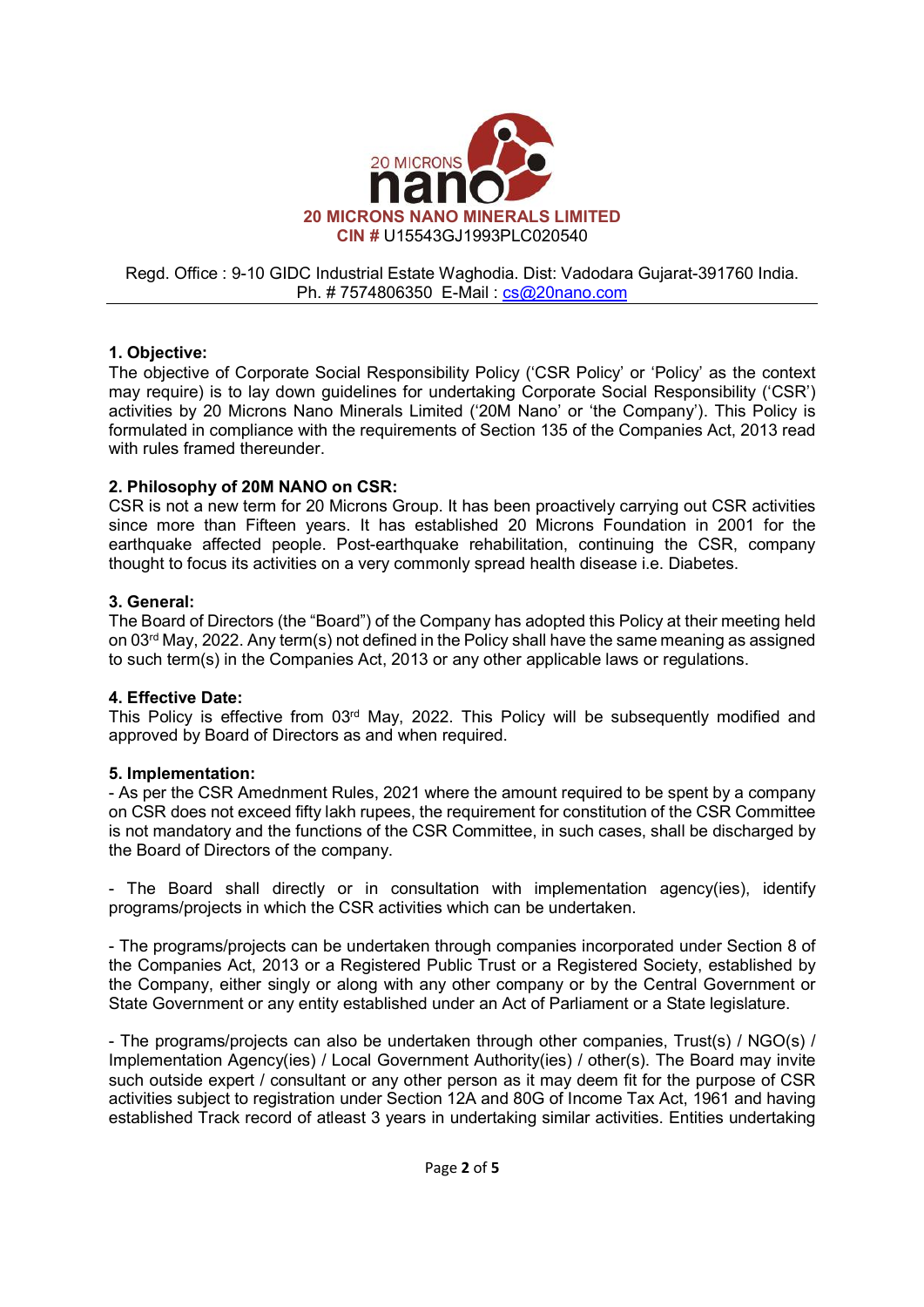

CSR Activities should have unique CSR Registration Number granted by Ministry of Corporate Affairs.

- CSR activities may also be undertaken in collaboration with other Companies.

- The Board will present, at the beginning of the financial year the amount to be spent on CSR activities during that financial year and Annual Action Plan for –

- Manner of execution of projects or programmes involving CSR Activities
- Modalities of utilisation of funds and implementation schedules
- Monitoring and reporting mechanism
- Details of need and impact assessment, if any, for the projects

- The Company shall not undertake following as CSR Activity or amount spent shall not consider as CSR Expenditure–

- Activity undertaken as per normal course of business of the Company
- Activity undertaken by the company outside India
- Contribution of any amount directly or indirectly to any political party
- Activity benefitting employees of the company
- Activity supported by the company on sponsorship basis for deriving marketing benefits for its products or services
- Activity carried out for fulfilment of any other statutory obligations

- The Board shall endeavor for CSR capacity building of the personnel of the Company and / or of the institution carrying CSR activities of the Company and Administrative overheads should not exceed 5% of total CSR expenditure of the company for the financial year. "Administrative Overheads" means the expenses incurred by the company for General Management and Administration of CSR functions in the company. But it does not include expenses directly incurred for the particular CSR project or programme.

#### 6. Projects or Programs to be Undertaken / Areas and subjects identified:

The CSR projects or programs or activities to be undertaken by the Company shall be in the areas and subjects specified in Schedule VII of the Companies Act, 2013.

The Board shall from time to time decide/recommend on CSR activities to be undertaken, the geographical area covered, agency(ies) or Trust(s) or NGO(s) with which the projects/programs/activities are to be undertaken, amount to be spent on various projects, whether on going or fresh.

While deciding on the CSR activities, priority shall be given to the needs and requirements of communities or areas around which the Company operates.

The CSR programs or projects or activities that the Company plans to undertake directly or through Trusts or Societies, entities, NGO(s), Implementation Agencies or others and the modalities of execution / implementation of the same.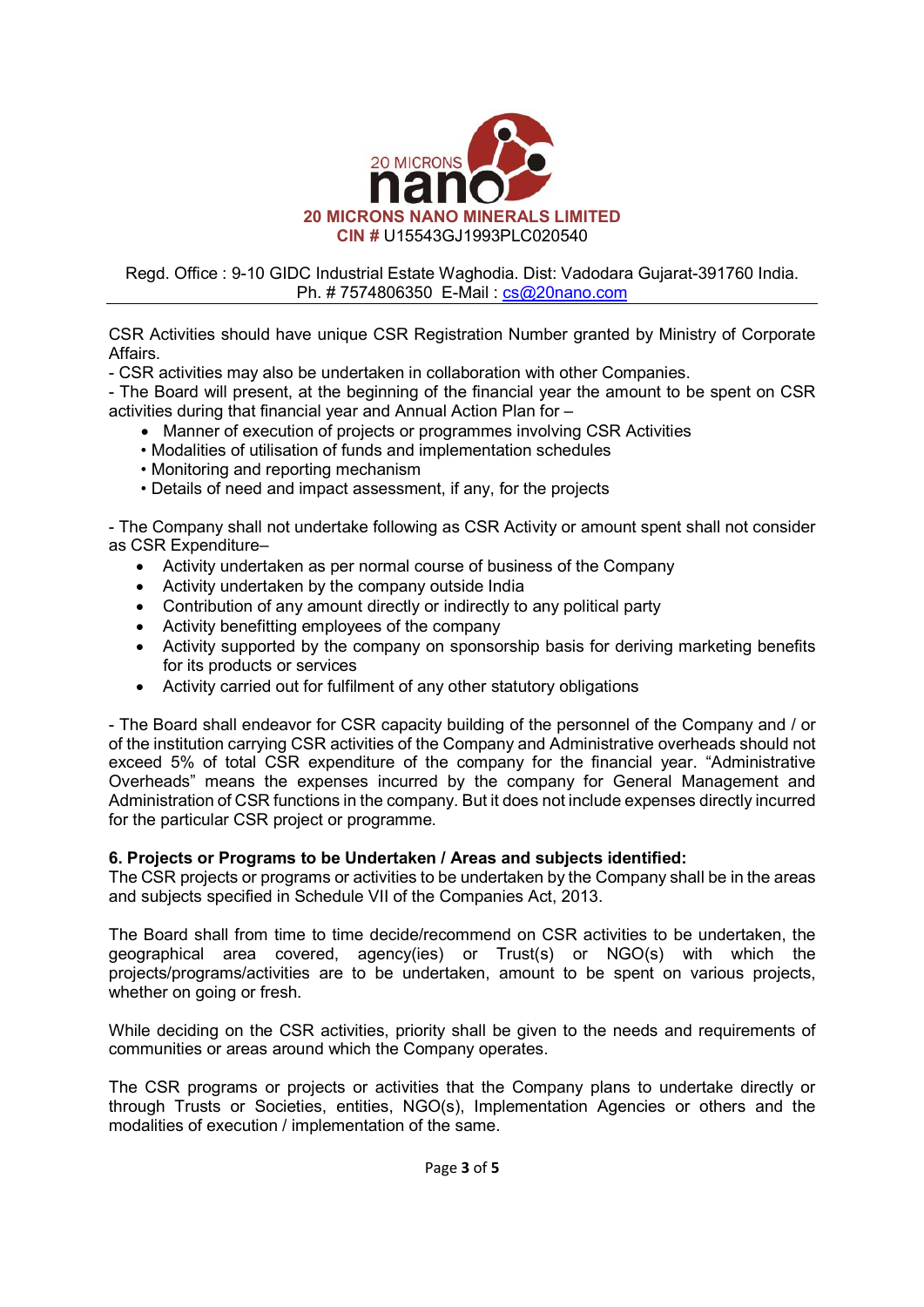

The Company can modify or discontinue, entire or partial, annual action plan or on-going project looking to the circumstances and undertake new CSR activity/ies as approved by the Board.

#### 20 Microns Foundation:

The Company will support 20 Microns Foundation in promoting following initiatives through donating in cash required by 20 Microns Foundation:

- a. Helping persons stricken with calamities such as famine, earthquakes, floods, fire, cyclone and such other natural calamity;
- b. Medical relief/maintenance of the sick and disabled and establishment, maintenance and support of or donations to hospital/s, dispensaries, nursing homes and utilization of funds for medical relief and medical research;
- c. Advancement and spread of education including the establishment maintenance and support of free or part free colleges, schools or other educational institutions providing scholarship, research fellowship, fees and prizes;
- d. Relief and help to the aged, blind, lame, mute, deaf and dump, mentally retarded and orphans and persons otherwise disabled or incapable of earning their livelihoods or any one or m more of them and provided aid for their uplift and rehabilitation in life and Society.

The Company shall follow a planned model for CSR activities which are sustainable over longterm and has a direct and/or long term sustainable benefit / impact on the life of the beneficiaries of such programs. The Company may also undertake multiple projects annually, specifically for Diabetic persons.

# 7. CSR Expenditure:

CSR expenditure shall include all expenditure including contribution to corpus, or on projects or programs related to CSR activities approved by the Board of the Company. It will include contribution to bona fide charitable and other funds. If the company fails to spend CSR amount, the Boards Report shall specify the reasons for not spending the amount and transfer such unspent amount to a Fund specified in Schedule VII, within six months of the expiry of FY.

If the Company undertakes any ongoing Project i.e. multi-year project in fulfilment of its CSR obligation, having timelines not exceeding three years excluding the FY in which it was commenced, any unspent CSR amount for ongoing project, is to be transferred by the company within 30 days from the end of FY to a special account to be opened by the company for that FY called as "Unspent CSR Account".

If CSR amount is spent by a company for creation or acquisition of capital asset, then capital assets should be held by Section 8 company, or Registered Public Trust or Registered Society.

The surplus, if any, arising out of the CSR projects or programs or activities shall not form part of the business profits of the Company and shall be ploughed back into the same project or shall be transferred to the Unspent CSR Account or such surplus required to be transferred to a Fund